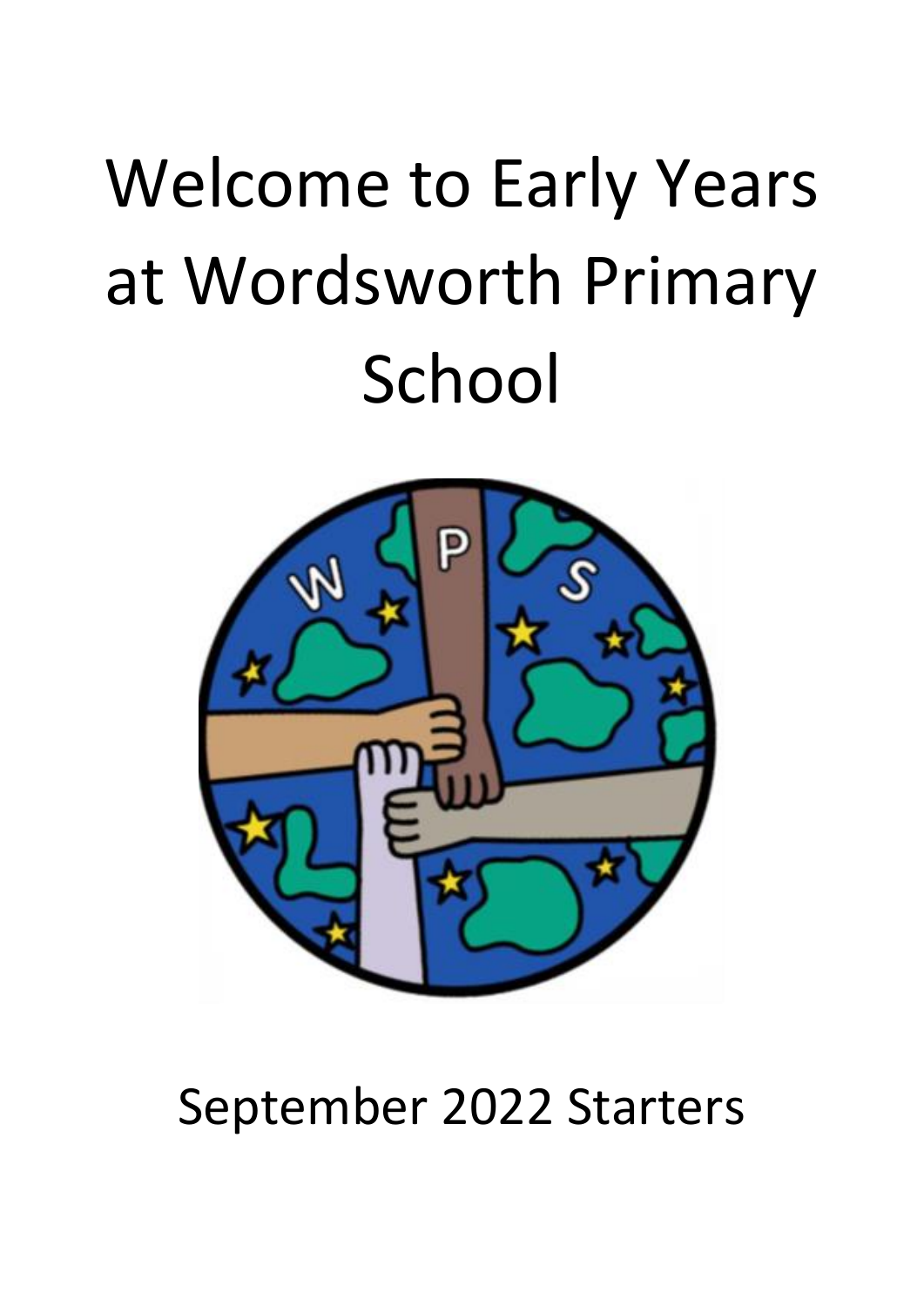Welcome to Wordsworth Primary School, whether you are new here or already have a child at school. Thank you for choosing us to educate your child.

It is no coincidence that we have the word **worth** in the name of our school. Your child and family is really important to us. They deserve the best and we will go out of our way here to make sure that they achieve the best they can every day.

We are a school that recognises that you know your child better than anyone and we are keen to work with you. We encourage you to let us know anything about your child and family that can support us in providing the best for them.



Julie-Anne Palfrey

Head teacher

Hello and welcome to Reception at Wordsworth Primary School. Our primary goal is to make your child feel happy, secure, confident and ready to learn! Our transition programme will enable your child to familiarise themselves with our routines and environment and to start school in a positive manner. They will be able to meet their new friends and begin those core social skills from the start. The children will continue the year learning through play in all different areas of the curriculum. We are a school who welcomes parental involvement and we want you to feel as happy and confident as we know the children will be!

The EYFS Team



 Mrs Workman Miss Harvey Miss Stevenson Classroom Teacher (EY lead) Classroom Teacher Classroom Teacher Peter Rabbit Class **Paddington Bear Class** Elmer Class











The TAs in the year group are: Mrs Jenkins, Mrs Singh, Mrs Barefoot, Miss Graves, Mrs Allen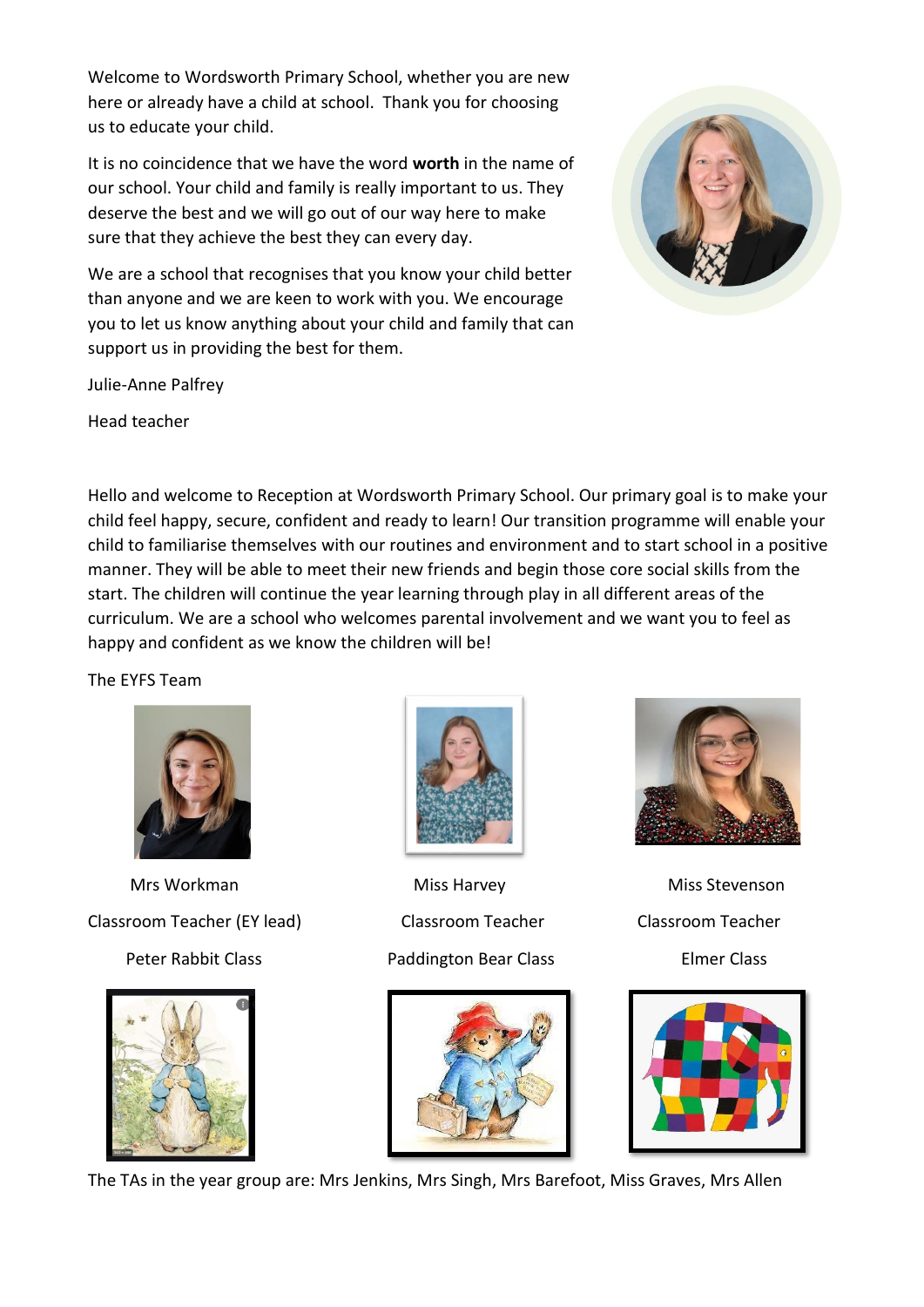- To bring their book bag every day. This is used to bring books home, letters and some independent work the children have done during the day. Please write your child's name on the label.
- A water bottle: children have regular access to a tap to fill their bottles up. Please only add water to the bottles.
- Uniform: Please make sure your child is in active uniform every day. Please ask the school office if you have any questions about this.
- Lunchbox: this is for children who do not want a free school meal.
	- If your child is having a cooked school dinner, please make sure they want to eat before they start the day. The dinners for each day can be found on the school website. The teachers will also show pictures of the food available each day in class during the register.

#### **First weeks of school**

#### Friday  $2^{nd}$ , Monday 5<sup>th</sup>, Tuesday  $6^{th}$ : Home visits.

Your teacher will make an appointment to visit you and your child at your home on one of these days.

#### Wednesday 7<sup>th</sup>, Thursday 8<sup>th</sup> September: Mornings in school

Your child will attend school with the rest of their class for the morning. This is to help them work towards a full time routine.

#### Friday 9th September: Staying for lunch

Your child will attend school with the rest of their class for the morning and stay to have their lunch in school. This will allow children to experience the lunch time routine before starting full time.

#### Monday 12<sup>th</sup> September: All children start full time

Research shows that children cope well with this and it is usual practice in schools for children to quickly settle into the full time routine. If your child finds it hard to settle, the class teacher will liaise with you to decide how to support them best.

We ask that parents, or whoever drops off the child, say goodbye at the school gate. The gates are open between 8:40 and 8:50am. We have found that this way of dropping the children off in the morning really develops the children's independence and self-regulation skills. On arrival the children will be welcomed by their class teacher and TA, then they will self-register, choose their dinner and join an activity related to skill development.

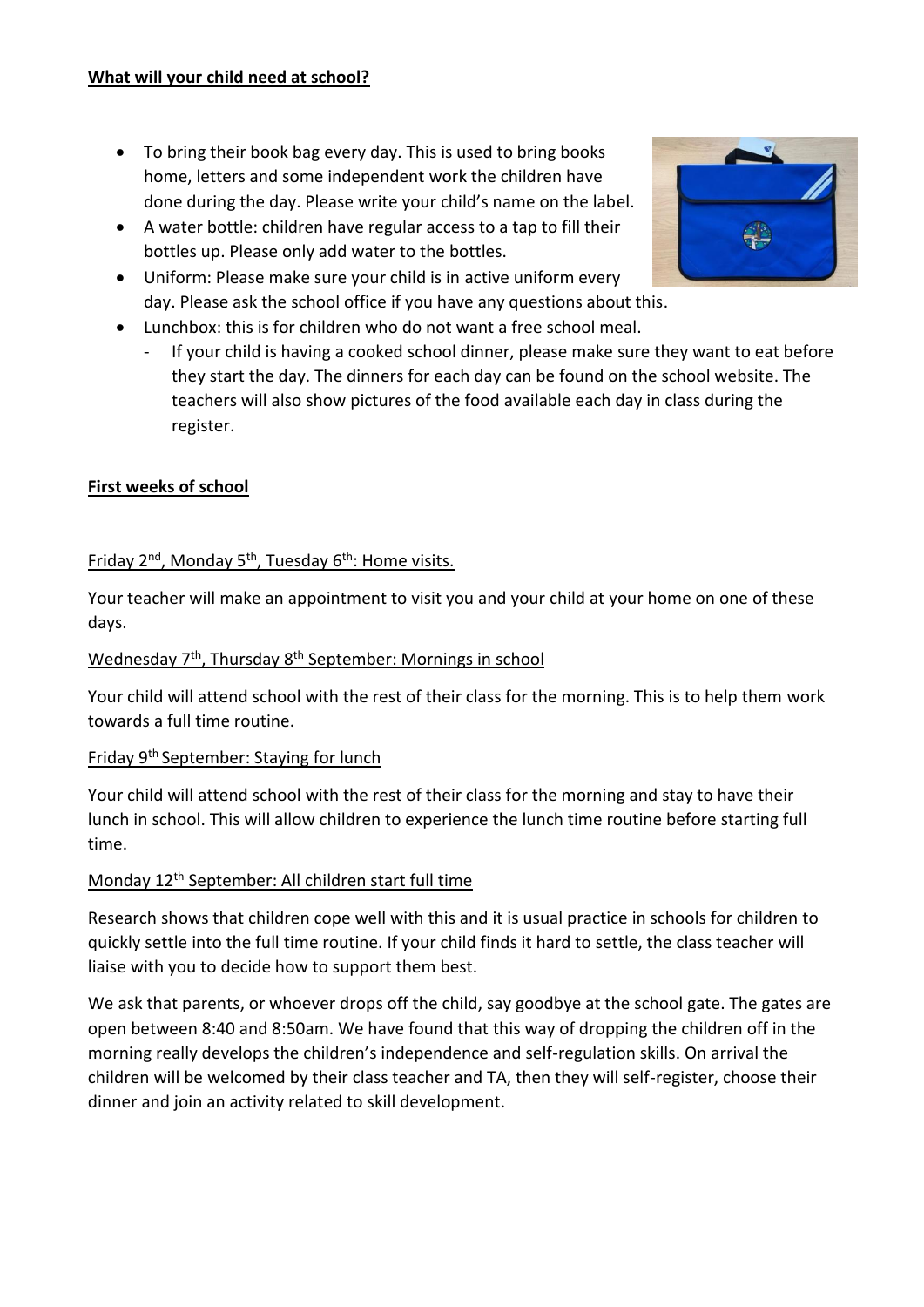#### **A usual day in Reception**

The children will begin the school year with opportunities to learn primarily through play during 'Discovery Time' which sits alongside specific, teacher led activities.

In the morning the children will self-register and choose their lunch and then find their name and activity to develop their fine motor control (FMC) Phonics will take place in the morning where the school follows the 'Little Wandle' Phonics Programme. There will be opportunities to share stories and look at key texts in the morning and then we get ready for lunch.

In the afternoon the children will complete some maths learning as well as other opportunities to read stories and sing songs.

Timings: Drop off 8:40 at the school gates.

Pick up: From classrooms at 3:10

#### **Discovery Time**

'Discovery Time' is dedicated to learning through play. This will be how your children spends the majority of their time in Reception as research suggest that play is an essential part of a child's development. At Wordsworth the children have the opportunity to move freely between the outside area and the three classrooms. This time focuses on child led learning and the children will plan independently what they would like to learn. The adults will be there to support their learning, ask questions and develop the children's understanding as they explore the world around them. It gives the children opportunities to practice, rehearse and apply the knowledge they have gained through teacher led activities and build on previous successes. It also gives them time to develop key social sills, form positive relationships and find their place in the world.

# **Early Years Foundation Stage Framework**

**[https://assets.publishing.service.gov.uk/government/uploads/system/uploads/attachment\\_dat](https://assets.publishing.service.gov.uk/government/uploads/system/uploads/attachment_data/file/974907/EYFS_framework_-_March_2021.pdf) [a/file/974907/EYFS\\_framework\\_-\\_March\\_2021.pdf](https://assets.publishing.service.gov.uk/government/uploads/system/uploads/attachment_data/file/974907/EYFS_framework_-_March_2021.pdf)**

In Reception we follow the Early Years Foundation Stage Framework. This document sets the standards that all Early Years Providers must meet to ensure that children learn and develop well and are kept healthy and safe. It gives the children the broad range of knowledge and skills that provide the right foundation for excellent progress through school and life.

At Wordsworth Primary School we create our curriculum around the individual needs of the children, their interests and build on the knowledge they have as they enter school. We will carefully observe the children and create PLODs (Possible Lines of Development) which use the children's interests to inspire learning. We value the contributions of families and believe that a parent and carer is a child's first teacher.

#### **Prime Areas of Learning**

Communication and Language (CL)

Personal, Social and Emotional Health (PSED)

Physical Development (PD)

#### **Specific Areas of Learning**

Mathematics (M)

Literacy (L)

Understanding the World (UW)

Expressive Arts and Design (EAD)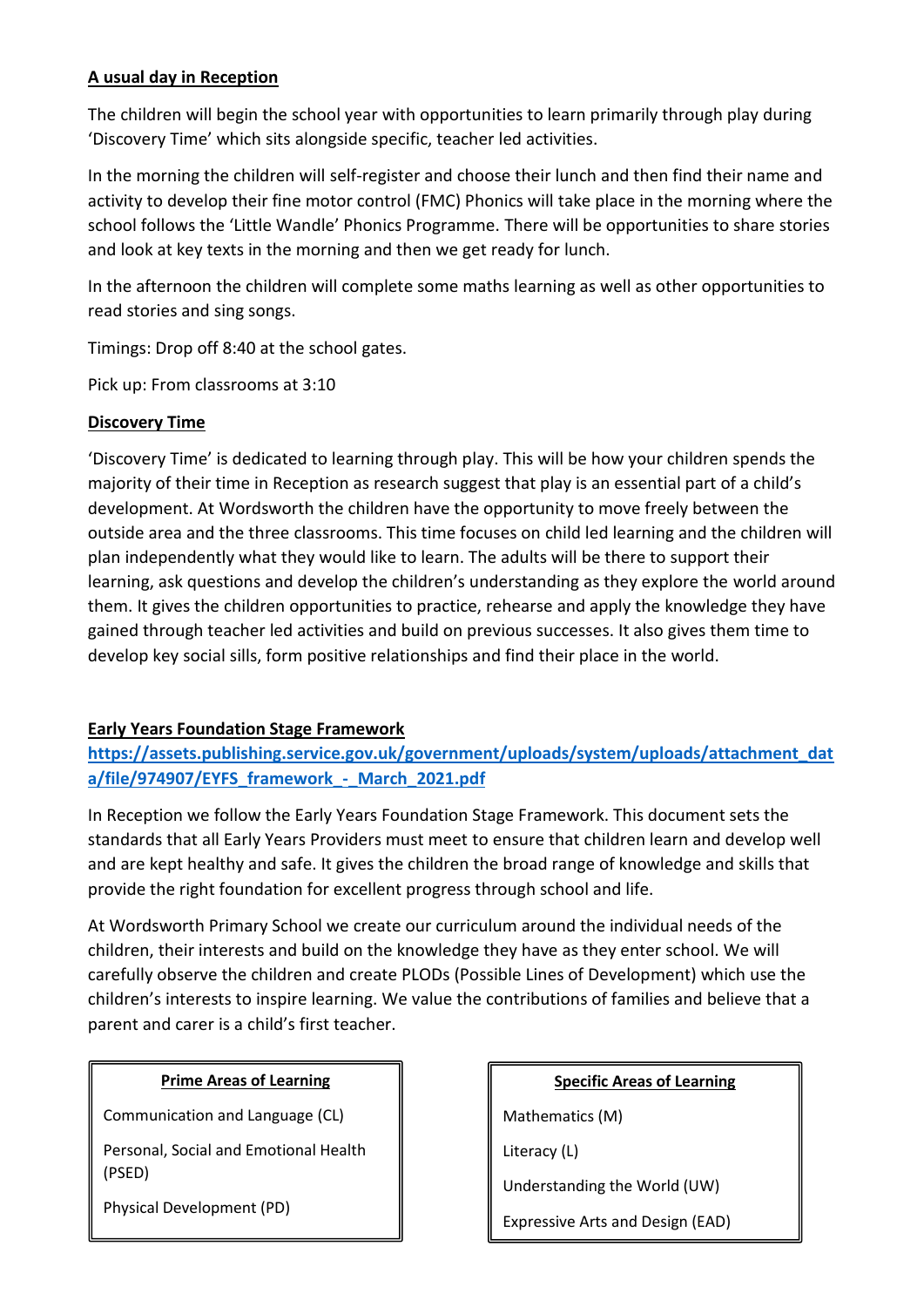#### **Characteristics of Effective Learning**

The different ways children learn as processes. These play a part in how we plan all areas of the curriculum.

**Playing and Exploring – Engagement –**

Finding out and exploring, playing with what they know, being willing to 'have a go.'

**Active Learning – Motivation –**

Being involved and concentrating, keep trying, enjoying achieving what they set out to do.

**Creating and Thinking Critically – Thinking –**

Having their own ideas, making links, choosing ways to do things.



#### **Encouraging Early Literacy and Communication**

- Read stories and sing songs together. Talk about the pictures, what has happened, sing traditional nursery rhymes.
- Play rhyming games, silly word games i.e. I see a slippery, smelly snake…I hear a loud lion.
- Look for words in the environment, road signs, shopping list and menus etc.
- Play Simon says but say the sounds 'Simon says j-u-m-p'
- Support your child in recognising their own name.
- Develop the pre skills for writing thread beads or pasta, use small construction like Lego or K'Nex, playdough and plasticine, encourage big and small paintings and drawings using lots of different materials.



#### **Encouraging Early Maths**

- Using money to pay for items in the shops or with role play 'can you give me a 5p please?'
- Helping with the cooking, using language like more, less, weigh, measure
- Counting songs '1,2,3,4,5 Once I caught a fish alive'
- Playing with water and at bath time, filling and emptying containers
- Recognising shapes when on a walk or at home.
- Cutting out snacks, counting whilst laying table etc.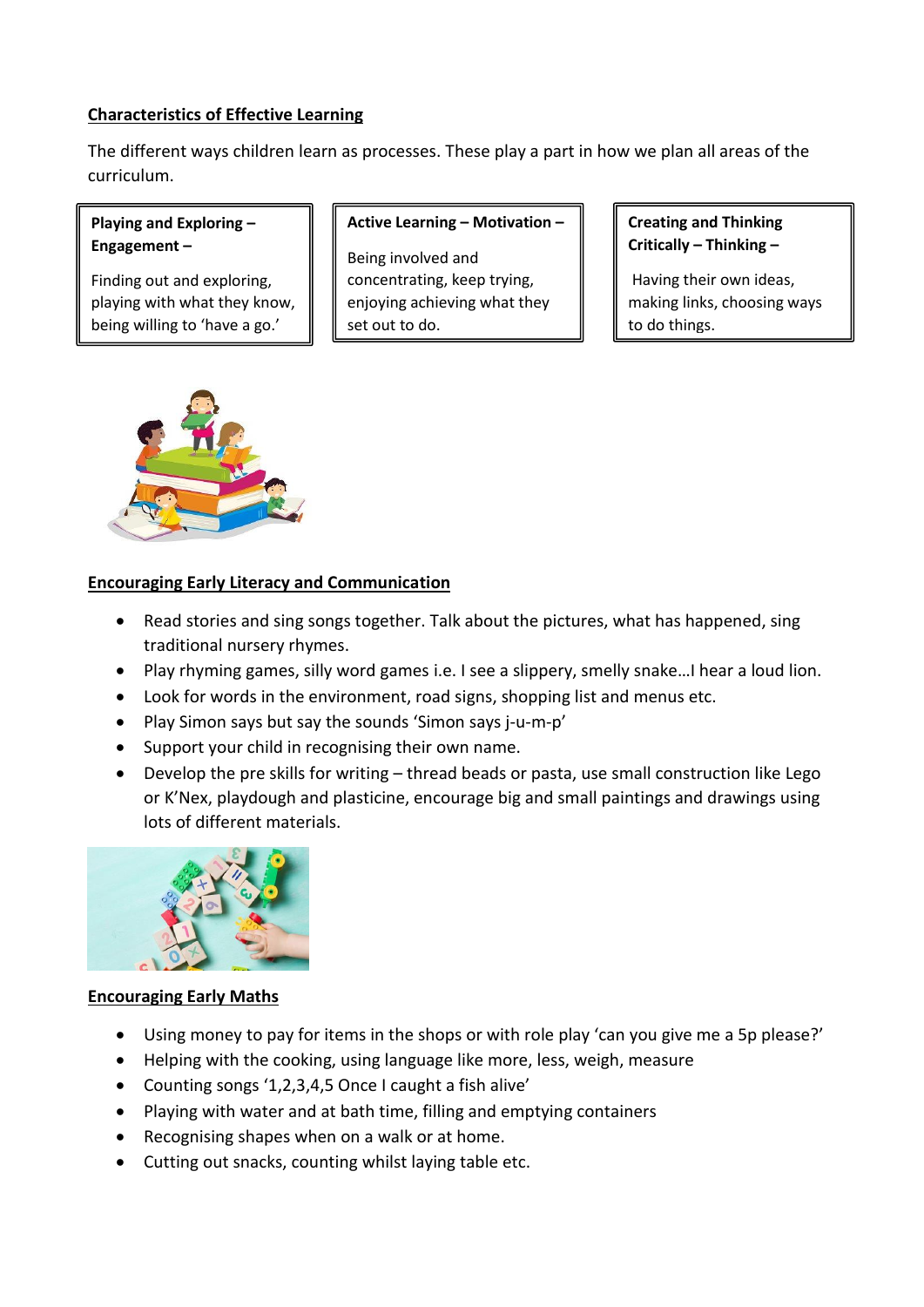

#### **Encouraging School Readiness**

- Practise getting undressed and dressed independently ready for PE
- Try doing buttons and zips up on coats and getting our coats on
- Lunches if they're having a school dinner look at the menu and pictures so your child has an understanding of what their meal is and what it will look like. Practise using a knife, fork and spoon. For packed lunches see if they can open their food independently.
- If your child is in nappies or pull ups, we can talk to you individually to look at an intimate care plan and we will fully support any toilet training systems you have in place at home.

# **Lunchtimes**

All children in Reception and KS1 are entitled to a free school meal. No paperwork needs to be completed for this but we **actively encourage you to complete the Pupil Premium** funding paperwork that you have already received. Pupil Funding money is put into the school to increase staff levels and has a huge impact on the support children can receive in the classroom.

# **Lunchboxes**

If you decide that your child will be taking in a lunchbox, then please be aware **we are a nut free school**. We strive to be healthy and active and your child's lunchbox should support this ethos. Lunchboxes should not be too overwhelming for your child but feature a good mix of healthy foods e.g.

- Something starchy such as a sandwich, wrap, rice cakes or pasta combined with a portion of meat, fish or other protein source.
- 2 portions of fruit and vegetables such as carrot and cucumber sticks, melon, **grapes – always cut in half lengthways please** or some dried fruit.
- A portion of diary food such as cheese cubs or yogurt.
- A drink of water.

**Please do not include and chocolate or sweets into your child's lunchbox.**



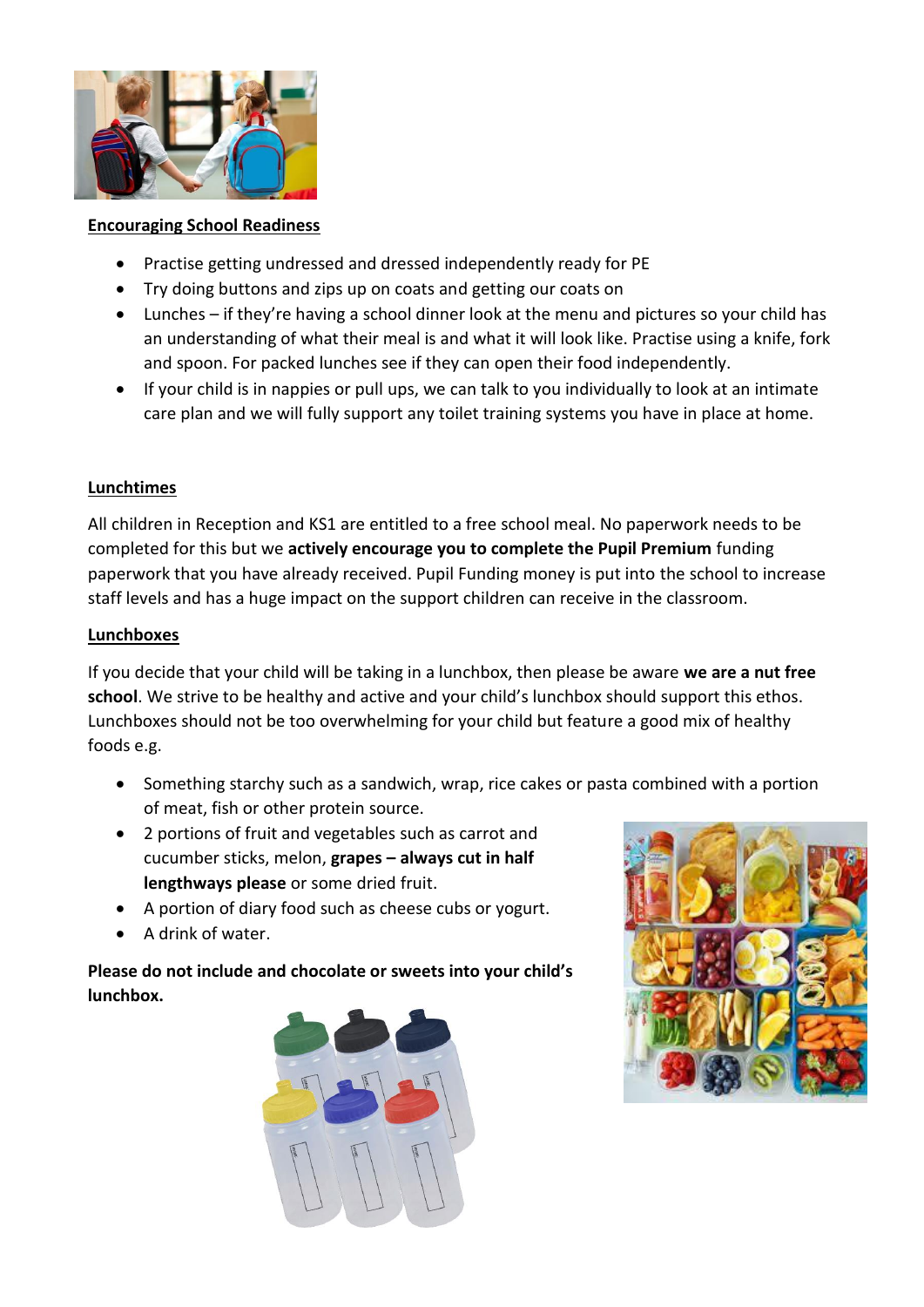#### **School Uniform**

This year we are launching a new Active Uniform We are delighted that we will be making a gradual change to our school uniform, in conjunction with the introduction of the new school logo. Our active uniform has now been confirmed and our suppliers are busy preparing to take orders for these. We will be introducing a new school sports polo which will double up both as the dayto-day school uniform polo and the PE polo/ Outdoor Learning polo. Together with a royal blue round-neck logo sweatshirt, this will form the core of the new school uniform. Children can also wear black jogging bottoms, leggings, shorts or skorts and trainers. Many students will still have school uniform with the previous logo that does not yet need replacing, so in the meantime we will be running the existing uniform (white polo's, royal blue sweatshirts and cardigans, all with the existing logo) in parallel with the new uniform. If you have any questions, queries or concerns please do not hesitate to contact us.

School Uniform which has the school logo depicted on it can be purchased via SkoolKit or KoolSkools. You can purchase the uniform by either visiting the Skoolkit shop at:

Totton Shopping Centre, 1 Commercial Road, Totton, SO40 3BX



- Opening times Monday Friday 9am-5:30pm and Saturday 9am-5pm
- Online at [www.skoolkit.co.uk](http://www.skoolkit.co.uk/)
- For all general enquiries please call 02380 667600

Or KoolSkools, 387 Shirley Road, Shirley, Southampton, SO15 3TS

- Opening times Monday-Friday 9am-5pm and Saturday 10am-1pm
- Online at [www.koolskools.co.uk](http://www.koolskools.co.uk/)
- For all general enquiries please call 02382 026260







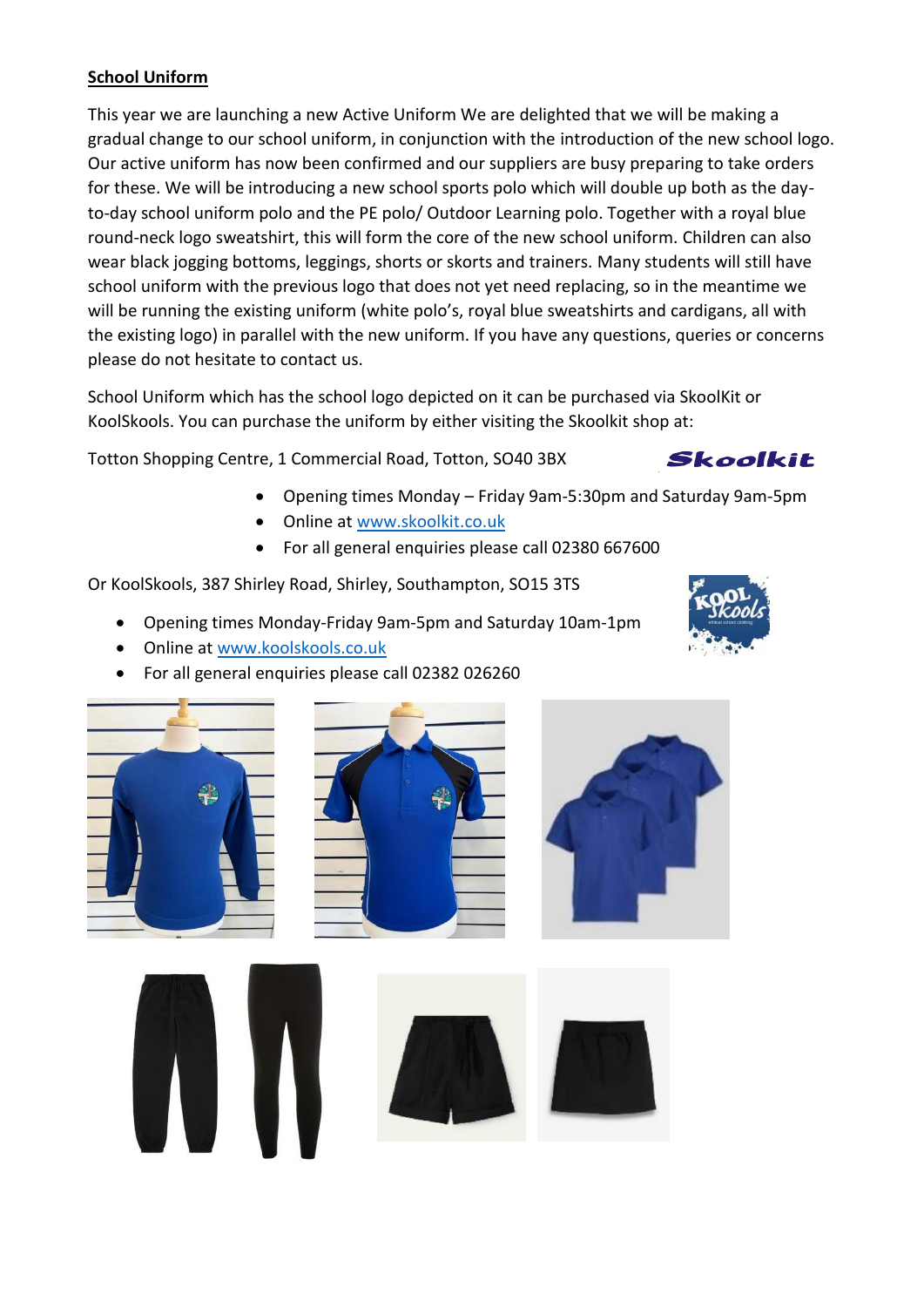#### Attendance

The school gates open at **8:40am** and close at **8:50am**. Children must be in class and ready to start lessons by **8:55am.** After this time, all children **must** enter via the office and sign themselves in.

This is very important in case of an emergency occurring. We need to know that all children are registered, whether it be in the classroom or through late arrival.

Children arriving **after 9:20am** will be marked as unauthorized absence for the whole morning session.

If your child is unwell, please can you ensure you call the school office by 9:10am and report your child's absence daily.

Please note, if we do not receive a response in relation to your child's absence, our Attendance Officer, Mrs Smith will call daily. If no contact is made, an unauthorized absence mark will be received.

**School Matters!** 



All children are expected to attend school EVERYDAY throughout the academic year.

#### Celebrating Attendance

We reward good attendance with certificates, stickers and celebration assemblies for children with attendance above 97%.

Our Attendance Lead, Mrs Smith sends home weekly Attendance WOW cards to individual pupils as recognition for good attendance, punctuality. The pupils are always excited to see if they are receiving the WOW card this week!

#### Leave of Absence Requests

Parents have a legal duty to ensure regular and punctual attendance by their child at school.

Holidays should be taken during the school holiday period and there is no entitlement for any family holidays or leave of absence during term time. Requests for holiday will only be considered in exceptional circumstances.

Applications must be made at least 3 weeks in advance using the application for leave form, available from the school office.

The Head teacher will consider each request on its merit but it will usually only be agreed in exceptional circumstances.

No authorized absence will be given during KS1/KS2 SATs periods; this will include all siblings in the family. Schools within Jeffrey's Education Partnership will liaise with each other regarding this.